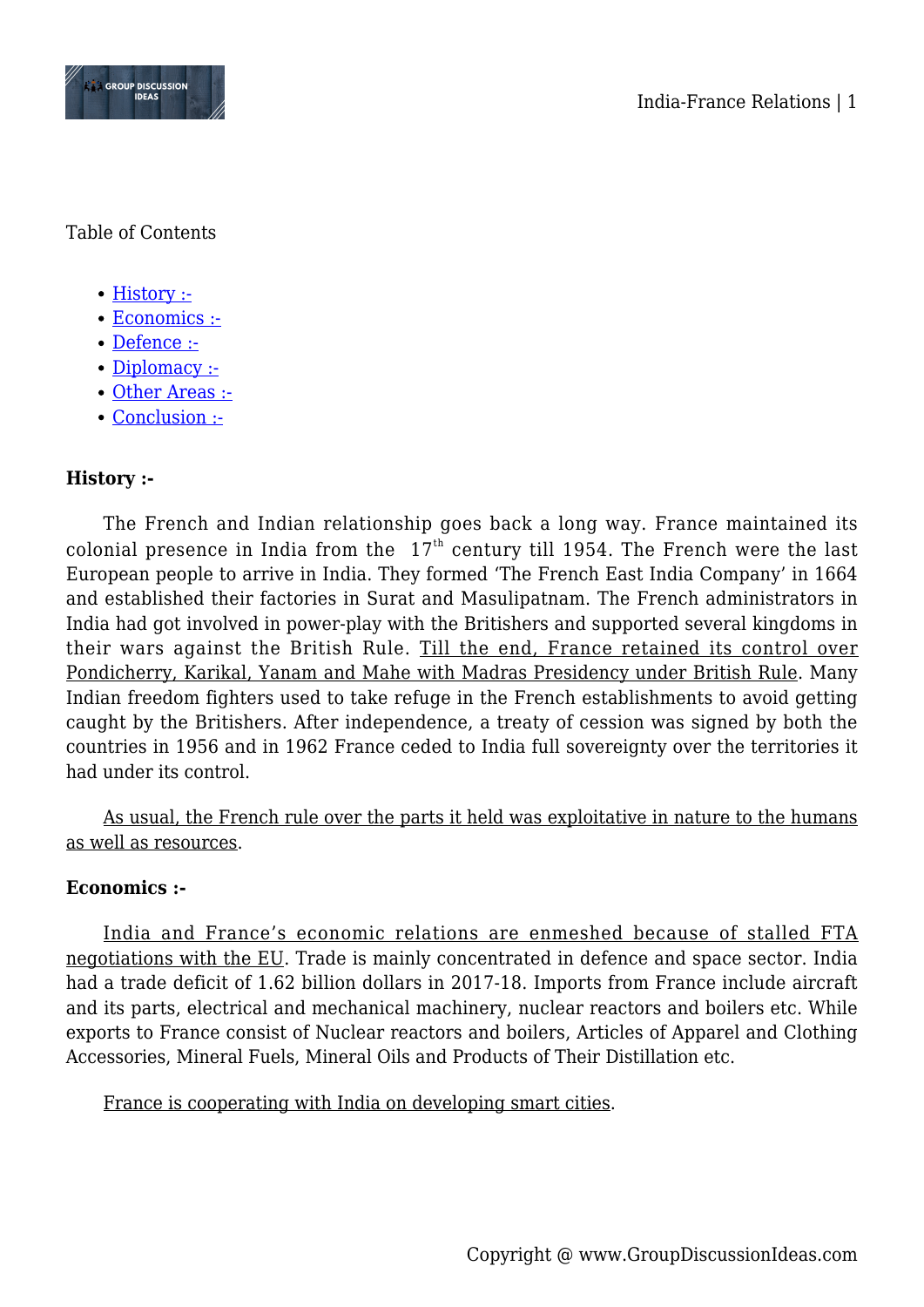

#### **Defence :-**

India and France share a very healthy relationship in this area. France has been a long supporter of India's nuclear programs. France has been a long-term supplier to the Indian Navy and Indian Air Force. France provided Mirage-2000s in the 1980s which were used in the Balakot strikes and is now providing the Rafale to IAF. Also, the P-75 Scorpene project is underway under which six Scorpene-class submarines are to be built in India under transfer of technology from France. We have been conducting regular bilateral Army (Shakti), Navy (Varuna) and Air Force (Garuda) exercises with the French Armed Forces.

### **Diplomacy :-**

Both the countries are working together towards their ambition of multipolar world order. France is a staunch supporter of India's inclusion as a permanent member in UNSC. Both the countries jointly initiated the International Solar Alliance (ISA) of which all the UN countries are members. As France is a member of the EU, the relations are greatly affected by the EU regulations. India and the EU are on the same page on Iran's 2015 nuclear deal, India's stand against Pakistan and terrorism but with the EU gradually drifting towards China's BRI raise India's concerns.

### **Other Areas :-**

- Nuclear Cooperation: France acknowledged India's need for nuclear tests and along with the US worked towards India obtaining NSG's clean waiver and thus integrating India in the global nuclear order. After the NSG waiver, France was the first country to enter into a civil nuclear deal with India.
- Space Cooperation: ISRO and CNES (French Space Organization) have been cooperating for a long time. France is a major supplier of the equipment for our space programs.

### **Conclusion :-**

 We have seen a very healthy relationship with France after independence and should continue the same and use this to strengthen our ties with the EU. It will be beneficial for us in all aspects especially when the Chinese are increasing their presence in Europe.

### **Your Turn…**

What is your opinion on this topic? Tell us through the comment section below. And